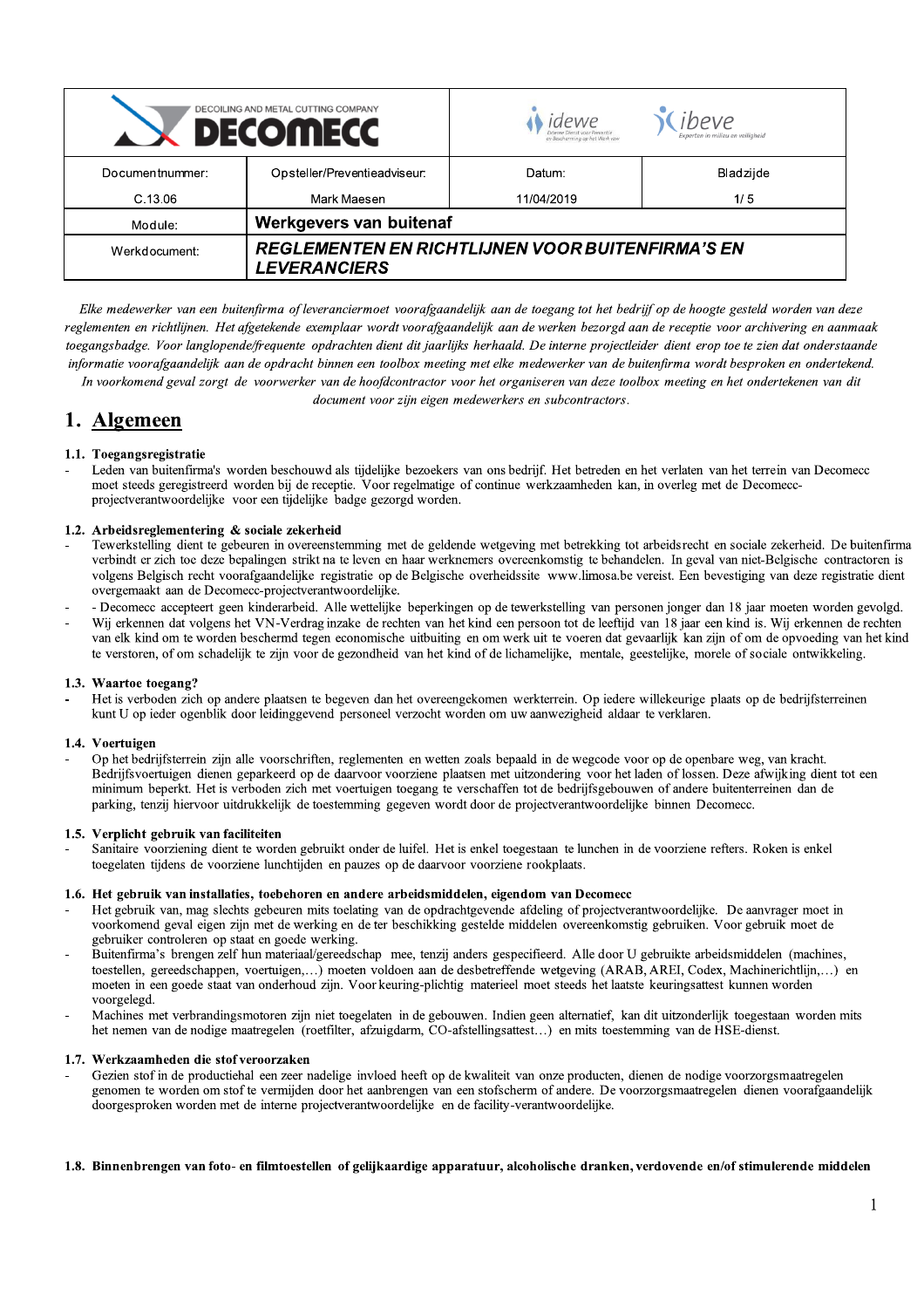| DECOILING AND METAL CUTTING COMPANY<br><b>DECOMECC</b> |                                                                                | idewe<br>en Bescherming op het Werk vzw | <i>ibeve</i><br>Experten in milieu en veiligheid |
|--------------------------------------------------------|--------------------------------------------------------------------------------|-----------------------------------------|--------------------------------------------------|
| Documentnummer:                                        | Opsteller/Preventieadviseur:                                                   | Datum:                                  | Bladzijde                                        |
| C.13.06                                                | Mark Maesen                                                                    | 11/04/2019                              | 2/5                                              |
| Module:                                                | Werkgevers van buitenaf                                                        |                                         |                                                  |
| Werkdocument:                                          | <b>REGLEMENTEN EN RICHTLIJNEN VOOR BUITENFIRMA'S EN</b><br><b>LEVERANCIERS</b> |                                         |                                                  |

Personen waarvan het vermoeden bestaat dat ze onder invloed zijn, worden onmiddellijk van het terrein verwijderd. Foto- & filmmateriaal kan in beslag worden genomen.

### 1.9. Eigendom van Decomecc

Het meenemen van gelijk welk materieel, grondstof of producten, zelfs afval - eigendom van Decomecc- is verboden, met uitzondering van aangevraagde productstalen. Op elk ogenblik kan hierop controle uitgevoerd worden door leidinggevend personeel of bewakingsagenten. Bij vaststelling stelt men zich bloot aan mogelijke gerechtelijke vervolging.

#### $1.10.$ De intern geldende gedrag- en kledingsregels

Gedrag- en kledingregels moeten door jedereen te worden gerespecteerd. Bij uitvoering van werkzaamheden dienen contractoren de aangepaste werkkledij te dragen en andere nodige persoonlijke beschermingsmiddelen.

#### $1.11.$ Interne risico's

- De voornaamste milieu- en veiligheidsgevaren binnen Decomecc zijn (buiten elektrische risico's en machinerisico's):
- heftruckverkeer, zowel binnen als buiten. Hou steeds afstand en stap niet blindelings in de rijweg of om een hoek. Blijf in de machine vrije zone daar waar mogelijk en binnen de voetgangerszones
- lawaai: overmatig lawaai in de meeste productieruimtes. Gehoorbescherming verplicht!
- oogletsels: mogelijk o.a. door vonken, las- en slijpwerkzaamheden of wegspringende metalen deeltjes (gehard metaal !)
- brandgevaar.: o.a. opslag olie, kunststof, papier en karton
- contact met chemische producten
- explosiegevaar (EX zones): ter hoogte van batterijladingen, opslag licht ontvlambare stoffen.

#### Risico's eigen aan werkzaamheden van derden  $1.12.$

Werken die een bedreiging kunnen vormen voor het milieu en/of de veiligheid en/of gezondheid van de werknemers van Decomecc, andere aanwezigen of omwonenden dienen op voorhand besproken te worden met de HSE-dienst. De interne projectverantwoordelijke zal toezien op de naleving van de vastgestelde preventiemaatregelen. De werken worden gestopt bij niet naleving, zonder dat kosten kunnen teruggevorderd worden.

#### Elk (dreigend) milieu-of veiligheidsincident (incl. bijna-ongevallen)  $1.13.$

U dient onverwijld elk milieu- of veiligheidsincident te melden aan de HSE-dienst. In voorkomend geval mag niets aan de omstandigheden veranderd worden tenzij in geval van nood en mogen de werken slechts hervat worden na goedkeuring/vrijgave door de HSE-dienst. Bovendien kunt u bij een ongeval steeds een beroep doen op onze EHBO- dienst en brengt u onverwijld de projectverantwoordelijke op de hoogte.

#### 1.14. Nuttige telefoonnummers :

| $\sim 100$ | Receptie :                 | 089 611 546                 |
|------------|----------------------------|-----------------------------|
| $\sim 100$ | Project/facility verantw.: | 0476 231 910                |
| $\sim 100$ | Noodgeval:                 | 0476 231 910 / 0477 788 620 |
|            | EHBO:                      | 0470 561 339 / 0470 561 368 |
|            | HSE-dienst:                | 089 321 175 / 0477 788 620  |
|            |                            |                             |

# 2. Veiligheidsvoorschriften (zie ook algemeen)

### 2.1. Naleving wetgeving & voorschriften

Veiligheidsvoorschriften ter voorkoming van ongevallen moeten ten allen tijde onvoorwaardelijk worden nageleefd. Dit zijn o. a. de vigerende wetgevingen: ARAB (Algemeen Reglement op de Arbeidsbescherming), AR.E.I. (Algemeen Reglement op de Elektrische Installaties), CODEX, ATEX-richtlijnen, de Wet op het Welzijn op het werk en eventueel bijkomende instructies of aanwijzingen van het leidinggevend personeel en de HSE-dienst of hun aangestelde. Zij hebben tot doel om uzelf en ook onze medewerkers te beschermen. Speciale aandacht dient te gaan naar noodzakelijke persoonlijke beschermingsmiddelen, zoals veiligheidsschoenen, veiligheidsbril en valbeveiliging (verplicht vanaf kans op vrije val van meer dan 2 m. en bij gebruik van hoogtewerker en schaarlift). Een stootpet of helm dient gedragen te worden bij gebruik van hoogtewerker en schaarlift. Een helm is verplicht in de zones met werkzaamheden op hoogte en hijsen van lasten.

## 2.2. Werkplaatsafbakening, uitschakelen van energiebronnen en maatregelen tegen ongewild heropstarten

Bij het uitvoeren van werkzaamheden waarbij er gevaar bestaat voor de directe omgeving (personeel en materieel) dienen de gepaste maatregelen (o.a. signalisatie en werkplaatsafbakening) getroffen te worden. Eveneens dienen de nodige maatregelen genomen voor energievrij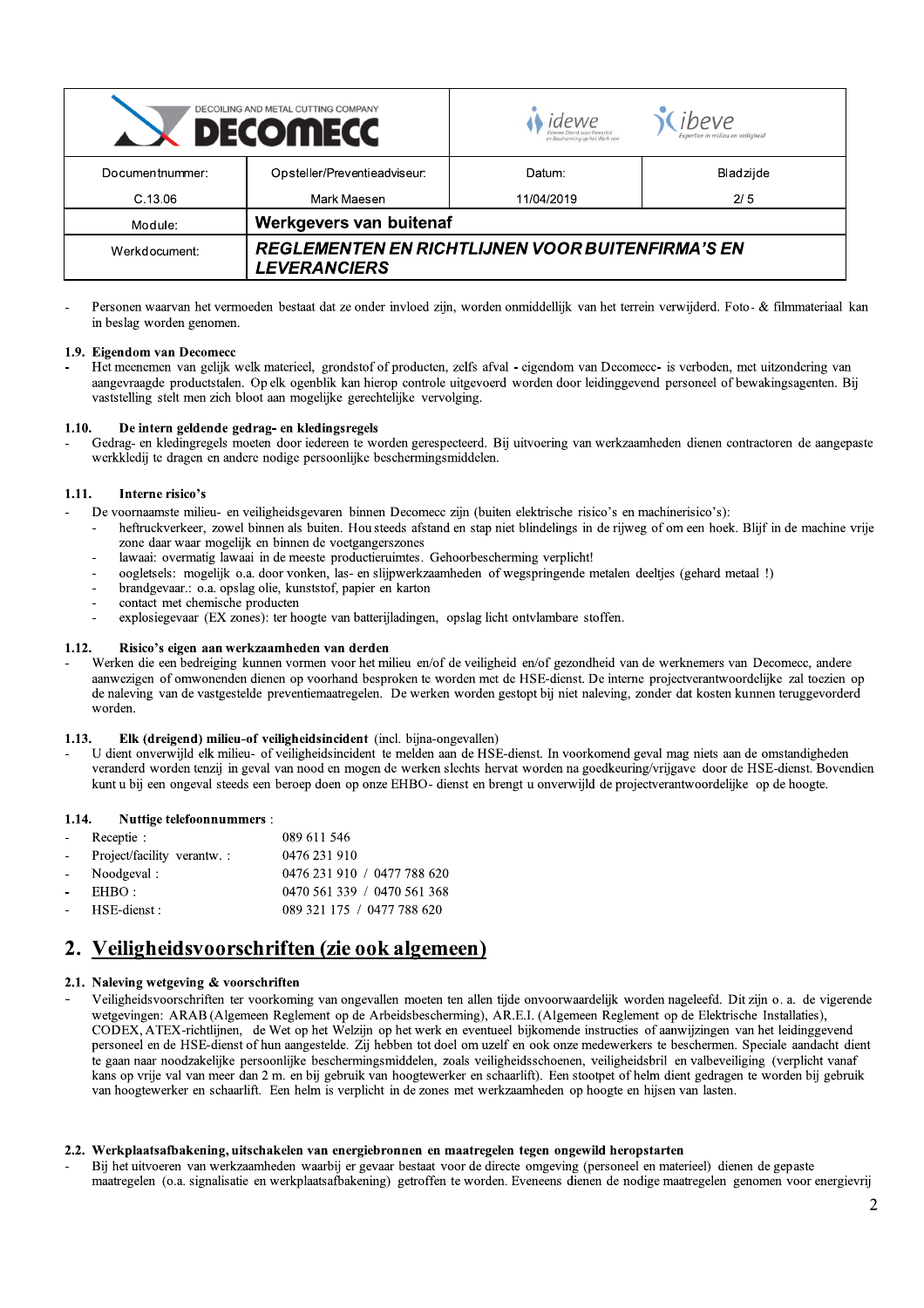| DECOILING AND METAL CUTTING COMPANY<br><b>DECOMECC</b> |                                                                                | idewe<br>en Bescherming op het Werk vzw | ibeve .<br>Experten in milieu en veiliaheid |
|--------------------------------------------------------|--------------------------------------------------------------------------------|-----------------------------------------|---------------------------------------------|
| Documentnummer:                                        | Opsteller/Preventieadviseur:                                                   | Datum:                                  | Bladzijde                                   |
| C.13.06                                                | Mark Maesen                                                                    | 11/04/2019                              | 3/5                                         |
| Module:                                                | Werkgevers van buitenaf                                                        |                                         |                                             |
| Werkdocument:                                          | <b>REGLEMENTEN EN RICHTLIJNEN VOOR BUITENFIRMA'S EN</b><br><b>LEVERANCIERS</b> |                                         |                                             |

maken van installaties en ongewild heropstarten ervan cfr. interne LOTOTO Decomecc-richtlijnen (Lock out Tag out Test out). Het is verboden voor derden om energiebronnen (elektriciteit, verwarming, perslucht, hydraulica) te schakelen zonder toelating. Werkplaatsafbakening en signalisatie is noodzakelijk en verplicht bij o.a. werken in doorgangen, bij werken op hoogte, bij het open leggen van putten en mangaten en riooldeksels, bij ingrijpende werkzaamheden aan machines ...

### 2.3. Voorlopige aansluitingen, wijzigingen, herstellingen of aftakkingen

Van elektrische installaties, centrale voorzieningen, zoals perslucht, koelwater, telefonie etc. mogen enkel uitgevoerd worden mits de uitdrukkelijke toestemming van de facility-verantwoordelijke.

## 2.4. Veiligheidsfuncties

Enkel medewerkers met een erkend rijbewijs of geschreven attest met vermelding van medische keuring en bekwaamheid, vereist voor het besturen van aangedreven voertuigen of hijstoestellen (heftrucks, rolbruggen, stapelaars,...) mogen veiligheidsfuncties bekleden. Een copy van het betroffen rijbewijs of attest dient bezorgt te worden aan de HSE-dienst.

## 2.5. Gezondheidssteekkaarten (MSDS)

Producten van allerlei aard die door u (=buitenfirma) worden binnengebracht en die een impact kunnen hebben op het milieu, veiligheid en/of gezondheid van het personeel, moeten voorafgaandelijk gemeld worden aan de projectverantwoordelijke die nagaat of deze producten al dan niet gebruikt mogen worden. Bij twijfel of vragen, gelieve zich te wenden tot de HSE-dienst. De maximale hoeveelheid ontvlambare of gevaarlijke producten die aanwezig mag zijn op de werkplaats moet beperkt worden tot de dagvoorraad. Recipiënten dienen te voldoen aan de wettelijke bepalingen (incl. lekopvang, etikettering, verpakking; eventuele keuring, etc. ..). Teflon houdende producten en sprays zijn verboden, evenals carcinogene (kankerverwekkende) en (zeer) giftige producten zonder de nodige maatregelen te treffen of geschikte PBM's te dragen.

### 2.6. Brandveiligheidsvoorschriften

- Rookverbod : op het fabrieksterrein mag niet gerookt worden behalve op de daarvoor voorziene plaats.
- Brand moet onmiddellijk gemeld worden. Bij het horen van het alarmsignaal (onderbroken sirene) moet u het gebouw onmiddellijk verlaten samen met het personeel van die afdeling waarvoor uwerkzaamheden aan het uitvoeren was. Indien uw werkzaamheden aanleiding gaven tot brand (hoe gering deze brand ook was) mag niets aan de omstandigheden veranderd worden tenzij acties in kader van bluswerken. De werken mogen slechts hervat worden na goedkeuring/vrijgave door de HSE-dienst.

### 2.7. Speciale werkzaamheden waarvoor een werk- en/of vuurvergunning is vereist

#### $271$ Werken met open vlam

Indien men werken uitvoert met open vlam of waarbij hitte en/of vonken geproduceerd worden (o.a. lassen, slijpen, snijden, solderen, ontdooien, gebruik van een brander, dakwerken, ...) moet een vuurvergunning aangevraagd worden bij de HSE-dienst alvorens de werkzaamheden te starten en horen de preventiemaatregelen strikt nageleefd. Bij slijpwerkzaamheden dient speciale aandacht gegeven worden aan slijpvonken en afscherming van de omgeving ter voorkoming van beschadiging en vervuiling van omgeving, onderdelen en producten.

#### $2.7.2.$ **Dakwerkzaamheden**

Werkvergunning steeds verplicht voor alle dakwerkzaamheden en bij werkzaamheden met open vlam is bijkomend een vuurvergunning noodzakelijk en moeten de nodige brandblusmiddelen stand-by staan. Werken met open vlam mag tot maximaal 1 uur voor het einde van de opdracht.

#### $2.7.3.$ Werken op hoogte

- Is verboden boven zones waar werknemers zich bevinden tenzij bijkomende maatregelen zoals valnet, helm, enz.
- Enkel en verplicht gebruik van gekeurde hulpmiddelen zoals hoogwerker, stellingen, ladders, valgordels... Gebruik van valgordel is verplicht vanaf 2 meter hoogte. Valgordel dient tevens gebruikt in schaarlift, hoogwerker en personenkooi. Gebruik van ladders is enkel toegelaten voor incidentele klussen (minder dan 4 uur) waarbij weinig kracht hoeft te worden gebruikt en de reikwijdte minder is dan een armlengte.
- Gebruikers en opbouwers van stellingen, bestuurders van hoogwerkers of andere toestellen dienen over de nodige bekwaamheden en opleiding te beschikken. In geval van stelling is voorafgaandelijke keuring en vergunning nodig.
- Decomecc beschikt over een hoogtewerker. Deze kan enkel gebruikt worden mits voorafgaandelijke aanvraag aan de facility-verantwoordelijke. Bij het gebruik van een schaarlift en/of hoogtewerker binnen het bereik van een rolbrug, dient de rolbrug buiten dienst gesteld.

### $2.7.4$ Werken aan dragende constructies en aan brandwerende constructies en voorzieningen

Alvorens las-, breek- of andere werkzaamheden uit te voeren aan muren, steunbalken, plafonds, brandwerende constructies en voorzieningen dient hiervoor de toelating gevraagd te worden aan de HSE-dienst. Gaten in brandwerende wanden moeten met geschikte producten gedicht worden zodat de wand zijn oorspronkelijke brandweerstand behoudt.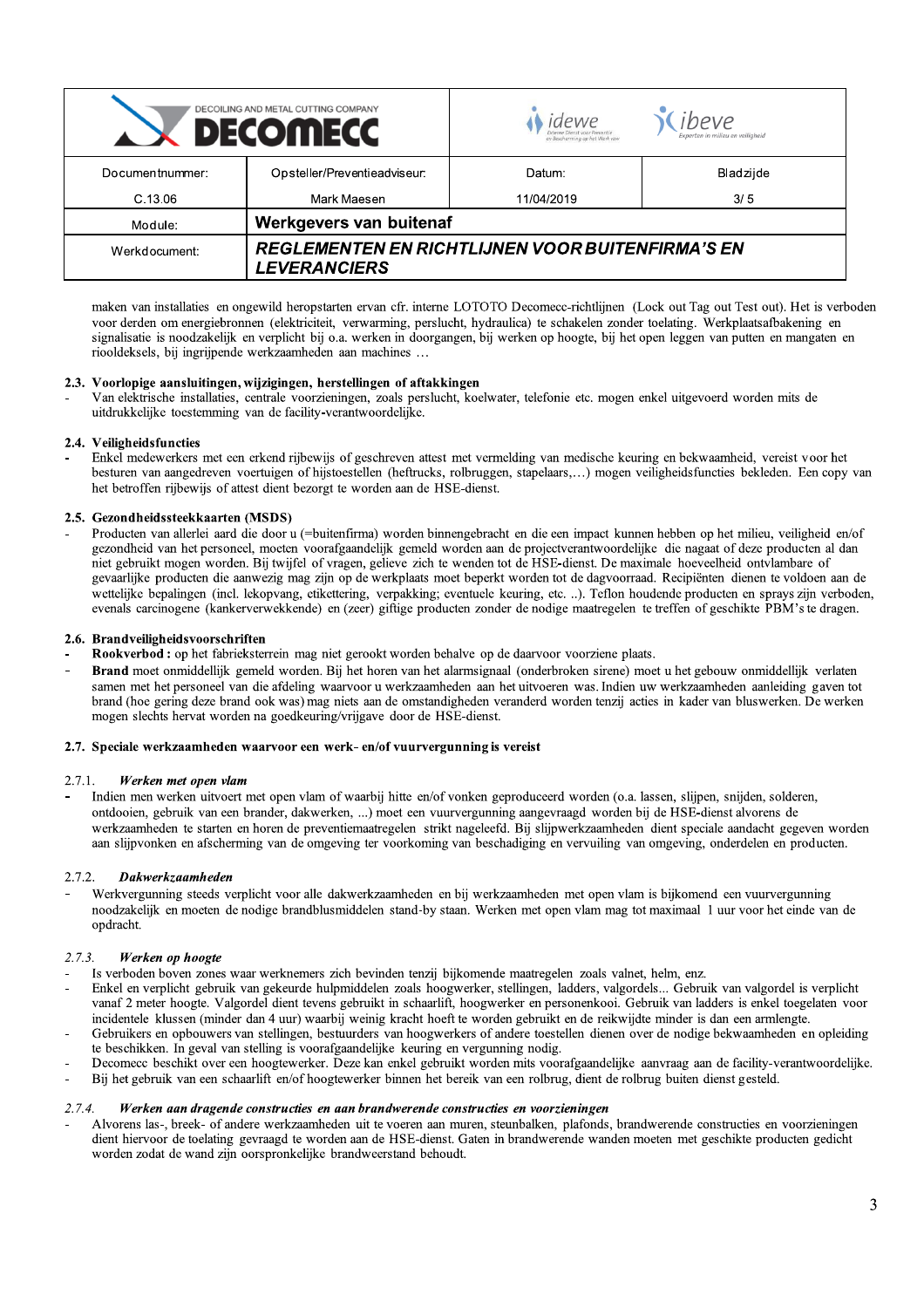| DECOILING AND METAL CUTTING COMPANY<br><b>DECOMECC</b> |                                                                                | idewe<br>en Bescherming op het Werk vzw | <i>ibeve</i><br>Experten in milieu en veiligheid |
|--------------------------------------------------------|--------------------------------------------------------------------------------|-----------------------------------------|--------------------------------------------------|
| Documentnummer:                                        | Opsteller/Preventieadviseur:                                                   | Datum:                                  | Bladzijde                                        |
| C.13.06                                                | Mark Maesen                                                                    | 11/04/2019                              | 4/5                                              |
| Module:                                                | Werkgevers van buitenaf                                                        |                                         |                                                  |
| Werkdocument:                                          | <b>REGLEMENTEN EN RICHTLIJNEN VOOR BUITENFIRMA'S EN</b><br><b>LEVERANCIERS</b> |                                         |                                                  |

#### 275 **Elektriciteitswerken**

- Alle elektriciteitswerken dienen conform het AREI uitgevoerd te worden.
- Elektrische kabels of andere leidingen dienen van de grond verwijderd en zorgvuldig opgehangen te worden.
- Werknemers die werken uitvoeren aan elektrische installaties, dienen over de nodige kwalificatie en kennis (BA4/BA5) te beschikken.
- Schakel de spanning steeds uit bij werken aan elektriciteit en neem de nodige maatregelen tegen ongecontroleerd herinschakelen (LOTO). Indien voor het uitvoeren van bepaalde werkzaamheden sommige van de machines of installaties onder spanning moeten gezet worden of ingeschakeld, mag dit enkel gebeuren door bevoegde personen onder toezicht van een bevoegd persoon BA4 of BA5 in functie van de betrokken installatie.
- Voor elektriciteitswerken is alleen een werkvergunning verplicht bij werken aan HS, in EX-zones en aan kabelleidingen.

#### $2.76$ Werkzaamheden in EX-zones

Werken binnen deze zones of wijzigingen aan deze installaties mogen enkel uitgevoerd worden door bevoegde medewerkers en mits werkvergunning.

#### $2.7.7$ Toegang tot besloten ruimten zoals kelders, tanks, septische putten, riolering en toegangsputten, ontgravingen e.d.

Het is enkel toegelaten mits voorafgaandelijke afstemming met de HSE-dienst.

#### $2.7.8.$ Werken aan of in omgeving van aardgas en/of vloeibare gassen.

Overtuig u voor het begin van elke werkzaamheden waar deze buizen en kabels, in de grond, of op de arbeidsplaats, voorbijkomen. Plannen en meer uitleg kan bij de technische dienst bekomen worden.

#### 2.7.9. **Graafwerken**

Graafwerken en grondboringen mogen enkel uitgevoerd mits voorafgaandelijke toestemming van de HSE-dienst omwille van ondergrondse leidingen. Dit ontslaat de aannemer niet van de verantwoordelijkheid om omzichtig te werk te gaan. De aannemer is in voorkomend geval van graafwerken verantwoordelijk voor het conform stutten om inzakken te vermijden, het signaleren en afbakenen van putten conform de wetgeving, alsook voor de nodige meldingen vanaf een diepte van 1,2 m aan de overheidsdiensten.

# 3. Milieuvoorschriften (zie ook algemeen)

### 3.1. Afval

Alle afval ten gevolge van de werkzaamheden door contractoren moet opgeruimd en meegenomen worden door de uitvoerder tenzij anders overeengekomen met de interne projectverantwoordelijke. Afval moet gesorteerd worden volgens de regels en voorschriften die binnen Decomecc geldig zijn. Sortering en verwerking dient in overeenstemming te zijn met de wettelijke vereisten. Informatie hieromtrent kan ingewonnen worden bij de interne medewerkers.

## 3.2. Opruimen

Alle verpakkingsmateriaal, afval, restmateriaal, enz. dient door de uitvoerders van de opdracht opgeruimd op dezelfde dag van het ontstaan van het afval. Ook tijdens de werkzaamheden dient ervoor gezorgd te worden dat de omgeving niet wordt gecontamineerd zodat volgens noodzaak onmiddellijk de nodige maatregelen moeten worden genomen en geen nieuwe onveilige situaties ontstaan.

# 4. Geheimhouding

In de loop van de besprekingen en/of werken kan het nodig of wenselijk blijken dat Decomecc de aannemer voorziet van of toegang verleent tot technische of zakelijke gegevens of andere bedrijfseigen informatie van Decomecc. De aannemer : (a) zal alle redelijke inspanningen opbrengen (en zeker niet minder dan de inspanningen die hij opbrengt om zijn eigen bedrijfsinformatie te beschermen) om de bedrijfseigen informatie en/of kennis die onthuld kan worden, vertrouwelijk te houden, en (b) mag, behalve met uitdrukkelijke schriftelijke toelating vanwege Decomecc, (i) dergelijke bedrijfseigen informatie en/of kennis niet doorspelen aan een derde partij of aan enige werknemer, bediende, agent of consultant van de aannemer, tenzij dergelijke werknemer, agent of consultant redelijkerwijze toegang tot die informatie nodig heeft en een vertrouwelijkheidsverbintenis aangegaan heeft met betrekking tot de handelsgeheimen van anderen die hem of haar toevertrouwd zijn, of (ii) eigendomsinformatie en/of kennis niet voor andere doeleinden gebruiken dan voor interne evaluatie en/of voor het bevorderen van de zakelijke relatie met Decomecc.